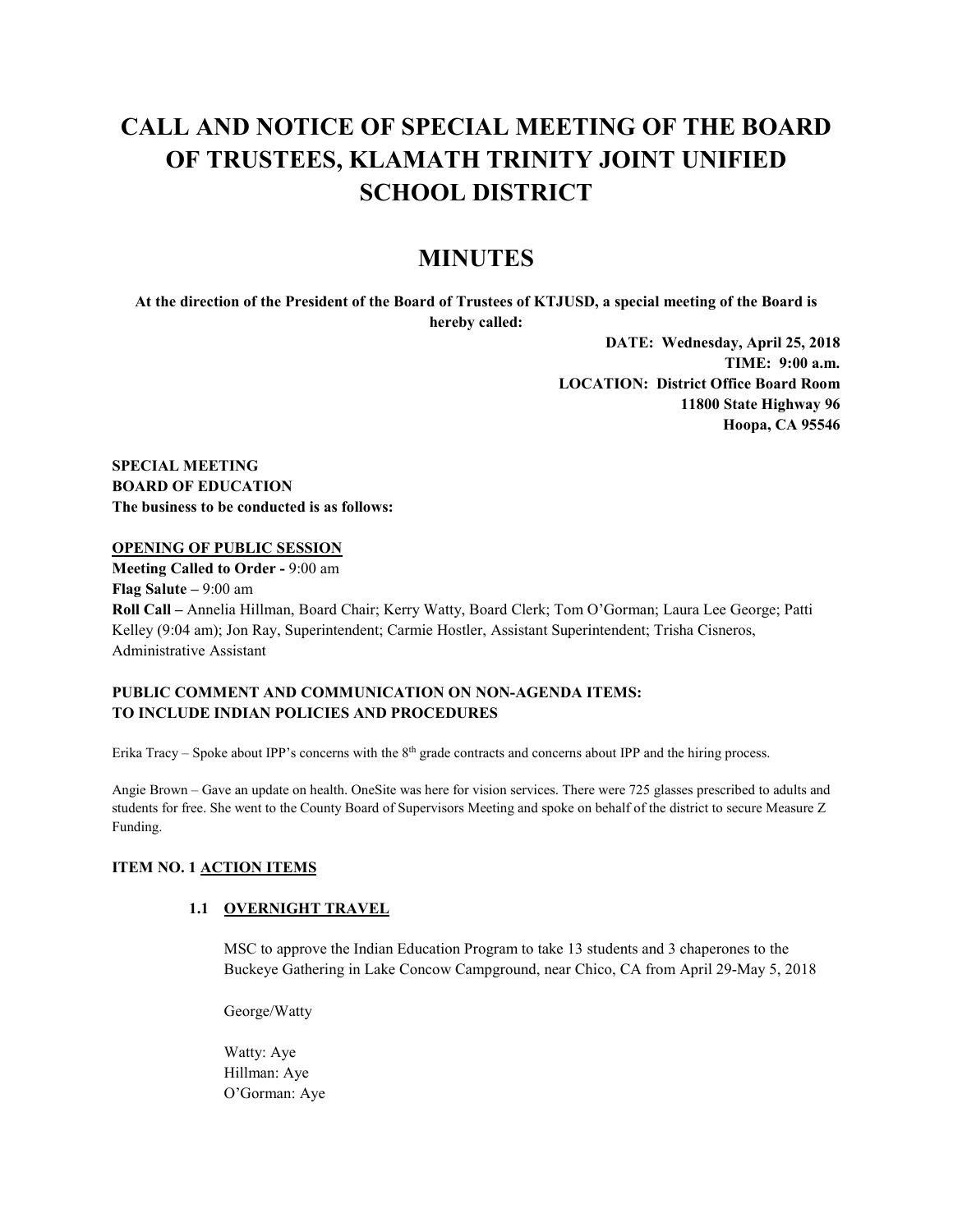Kelley: Aye George: Aye

5-0

### **1.2 16th ANNUAL FISH FAIR - BUDGET**

MSC to approve the proposed budget for the 16<sup>th</sup> Annual Fish Fair.

George/Kelley

Watty: Aye Hillman: Aye O'Gorman: Aye Kelley: Aye George: Aye

5-0

### **PUBLIC COMMENT ON CLOSED SESSION ITEMS**

# **ITEM NO. 1 CLOSED SESSION**

# **GOVERNMENT CODE SECTION 48900 & 48915: STUDENT EXPULSION MATTER –**

*Student 2018-02 – In the matter of Student 2018-02, the Board voted (5-0) to not expel, but to modify the suspended expulsion.* 

*Student 2018-05 – In the matter of Student 2018-05, the Board voted (5-0) in favor of expulsion, with the recommendation of enrollment at court and community school.* 

#### **GOVERNMENT CODE SECTION 54957**: Public Employee discipline, dismissal,

release, non-reelection, acceptance of the resignation of, or other action which otherwise affects the employment status of a public employee.

**GOVERNMENT CODE SECTION 54956.9** Conference with Legal Counsel – Anticipated Litigation: Under Government Code sections 54956.9(d)(2), the Klamath Trinity Joint Unified Board of Trustees hereby provides public notice that it may meet in Closed Session to decide whether there is significant exposure to litigation, and to consider and act in connection with matters for which there is a significant exposure to litigation. Under Government Code sections 54956.9, the Klamath Trinity Joint Unified Board of Trustees hereby provides public notice that it may meet in Closed Session to decide to initiate litigation and to consider and act in connection with litigation it has decided to initiate Conference with Legal Counsel – Anticipated Litigation: Significant exposure to Litigation.

# **GOVERNMENT CODE SECTIONS 6549.1(d) AND 54957.6 CONFERENCE WITH LABOR**

**NEGOTIATOR** Agency Negotiator: Jon Ray, Superintendent, Employee Organizations: Klamath Trinity Teachers Association (KTTA); California School Employees Association, Chapter 347 (CSEA); Unrepresented Employees.

*RETURN TO OPEN SESSION – 2:30 p m*